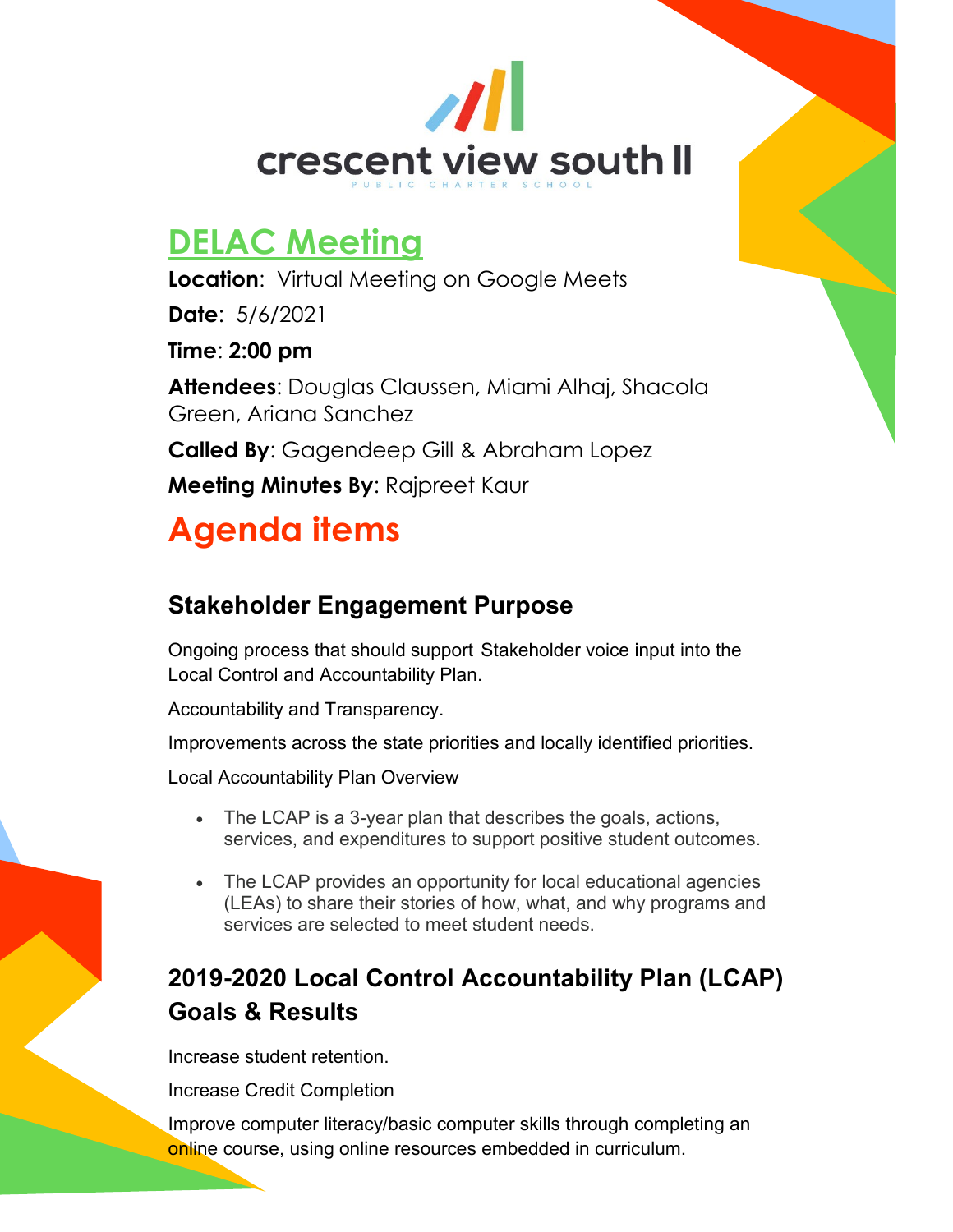Improve college and career readiness.

Increase Stakeholder Involvement.

#### **Goal # 1 Increase Academic Progress**

- Retention Rate will increase Crescent View South II: 76.62% Goal Met Ambassador Sanchez II: 78.5% Goal Not Met
- Attendance Rate- Goal Met Crescent View South II 91.25% Ambassador Sanchez II 87.01%
- Dropout rate Goal Met: Drop-out (Non-Completer) Crescent View South II increased to 8.0% Ambassador Sanchez II Increased to 5.2%
- Suspension rate Goal Met: Crescent View South II 0 Ambassador Sanchez II: 0
- Expulsion rate Goal Met: Crescent View South II: 0 Ambassador Sanchez II: 0

Facilities Inspection Results - Goal Met: Facilities were in Good Condition.

## **Goal #2 Increase Credit Completion**

19-20 Annual Measurable Outcomes Metric/Indicator

- Credit completion rate Crescent View South II: 2.68 Goal Not Met Ambassador Sanchez II: 3.05% Goal Met
- HQT percentage 100% highly qualified staff for Crescent View South II and Ambassador Sanchez II
- English learner reclassification rate Goal Not Met Crescent View South II: 6% Ambassador Sanchez II: 4.0%
- Graduation rate Goal Met: Crescent View South II: 92.78% (Internal) Ambassador Sanchez II: 96.49% (Internal)

**Goal #3 Improve computer literacy/basic computer skills through completing an online course**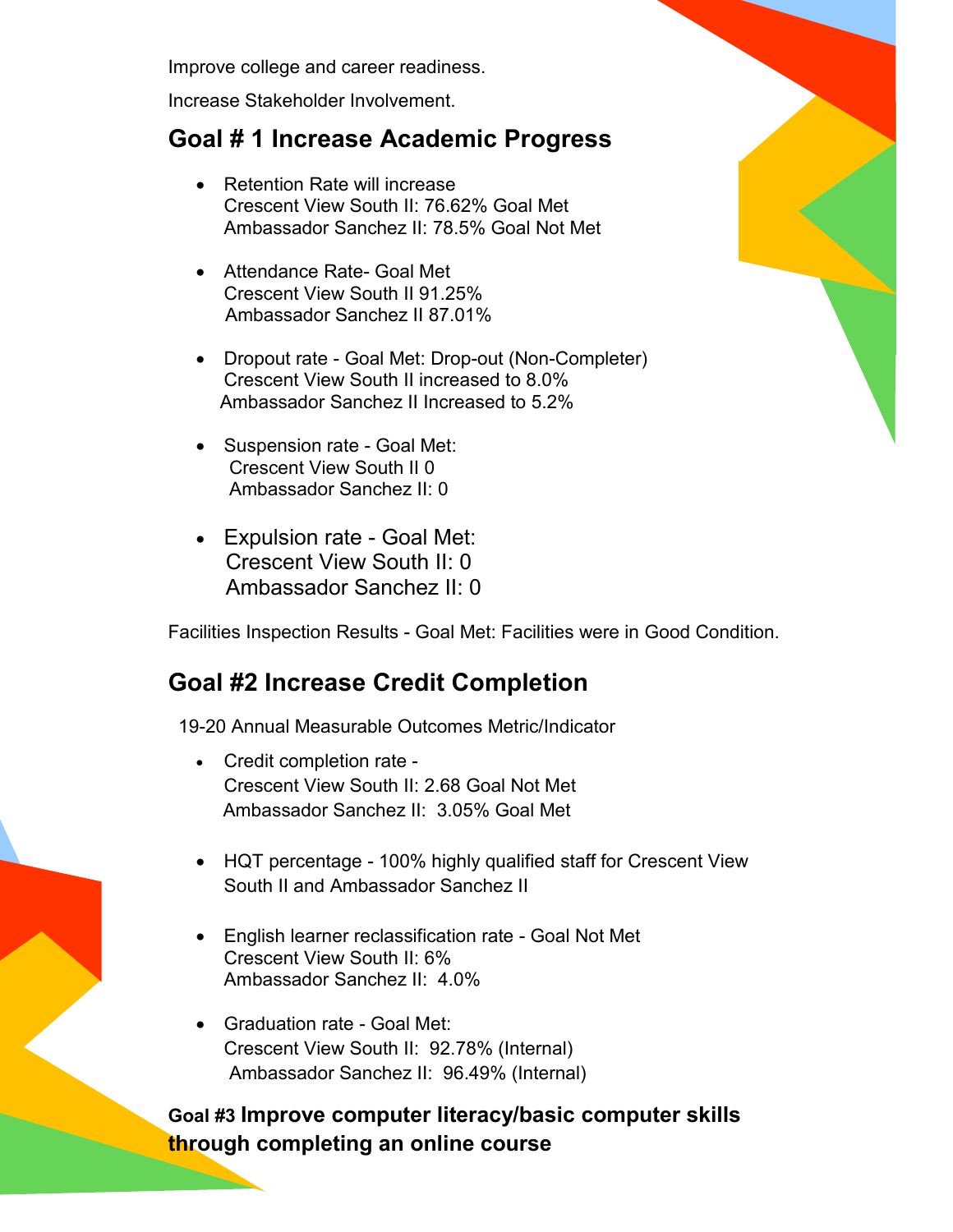• Online course completion - Goal Not Met: Online course completion rate will increase

Crescent View South II:68.28% Ambassador Sanchez II: 73.88%

• Online course enrollment - Goal Met:

 Crescent View South II: Increased 861 Ambassador Sanchez II: Increased 262

• Online course availability - Goal Met: Online course available: 100% for Crescent View South II and Ambassador Sanchez II

#### **Goal #4 Improve College and Career Readiness**

• CTE and Basic CTE course enrollment - Goal Met: Increase the number of students enrolling in Career Tech Ed or Basic CTE courses

 Crescent View South II: Pro skills 473 and CTE 25 Ambassador Sanchez II: Pro Skills 127 and CTE 14

• Individual Learning Plans - Goal Met: Individual Learning Plans have CTE

 Crescent View South II 90% Ambassador Sanchez II: 90%

• Implementing state academic standards - Goal Met: Implementing state academic standards:

 Crescent View South II: 3.72 Ambassador Sanchez II: 3.36

#### **Goal #5 Increase Parental Involvement**

• **Stakeholder participation data - Goal Met: Stakeholder involvement will increase:**

 **Crescent View South IIi: Over 1580 Conferences/Orientations**

 **Ambassador Sanchez II: 748 Conferences/Orientations**

• **Survey Results - Goal Met:**

**Crescent View South II: Survey data will reveal high results: 97% Feel Safe, 93% Feel Connected**

 **Ambassador Sanchez II: Survey data will reveal high results: 98% Feel Safe, 93% Feel Connected**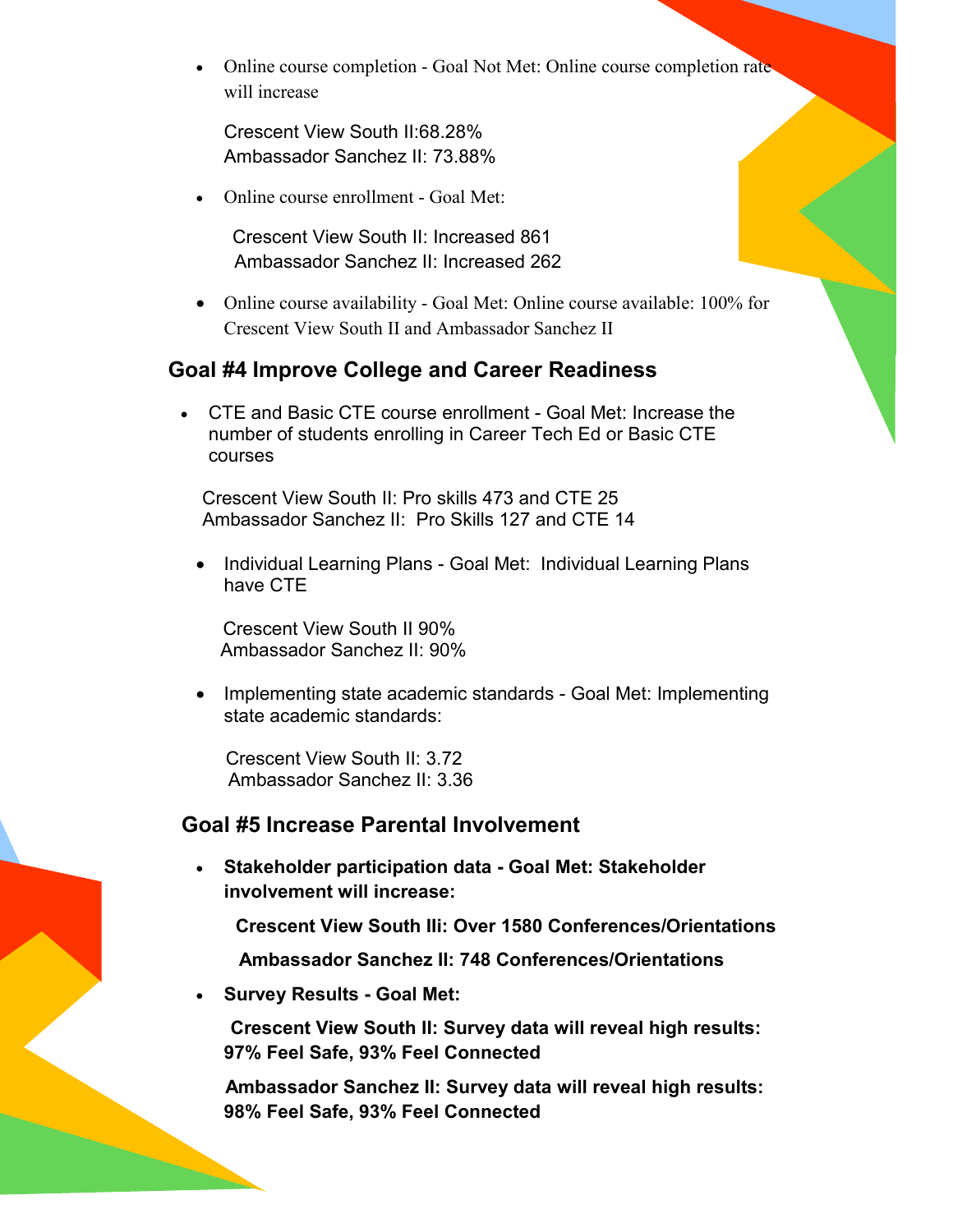• **Evidence of Communication - Goal Met: School communication will support engagement: ELAC/PAC**

 **Crescent View South II**

 **Ambassador Sanchez II**

#### **2020-2021 Learning Continuity and Attendance plan (LCP)**

- In-Person Instruction
- Distance Learning
- Pupil Loss
- Analysis of Mental Health and Social and Emotional Well-Being
- Analysis of Pupil and Family Engagement and Outreach
- Analysis of School Nutrition

#### **Consultation into LCAP 2021-2024 Goals and Actions by Stakeholders**

The four goals are the following:

- Increase Academic Performance
- Students will gain college and career-readiness
- Increase student retention
- Increase stakeholder engagement

## **Title 1**

Title 1 Funds

- Crescent View South II will be applying for Title 1 funds starting the 2021-2022 school year.
- Parents were in agreement that the school should be applying for additional funding.
- Title 1 Funds will be used to hire additional staff members

#### **Graduation Deadline**

- Graduation Deadline is May 14th
- Graduation Ceremony will be held at Holland Park on June 8th from 9:00-3:00.
- Currently, 75% of the students have graduated from Crescent View South II